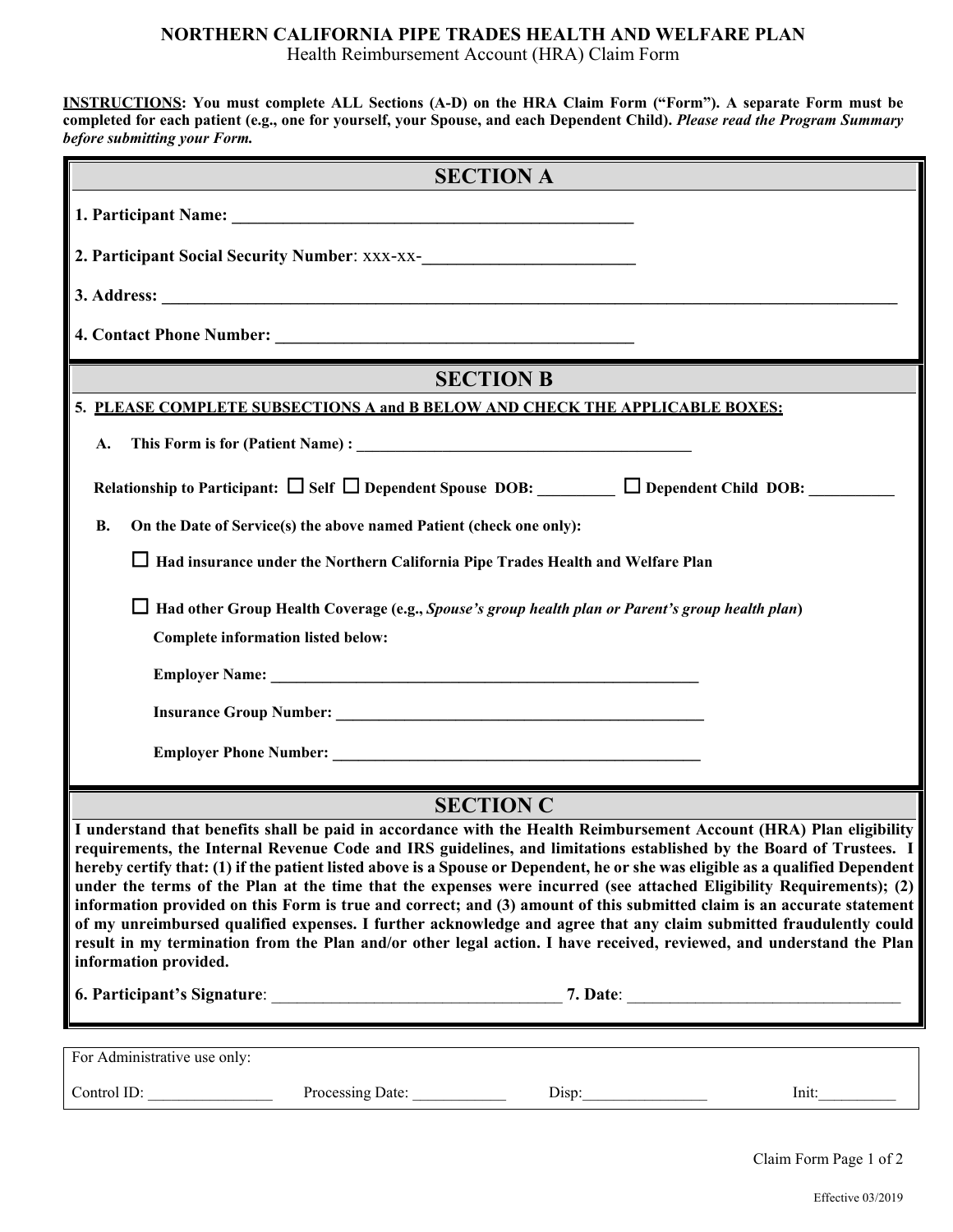# NORTHERN CALIFORNIA PIPE TRADES HEALTH AND WELFARE PLAN

Health Reimbursement Account (HRA) Claim Form

**Patient Name:** The Communication of the Communication of the Communication of the Communication of the Communication of the Communication of the Communication of the Communication of the Communication of the Communication

# Please list expenses below and include copies of supporting documents with your Claim Form.

| <b>SECTION D</b>                                                                                       |                    |                                   |                     |
|--------------------------------------------------------------------------------------------------------|--------------------|-----------------------------------|---------------------|
| 8. Type of Service<br>(Medical, Dental, Vision, Prescription,<br>Self-Payment, Medical Premiums, etc.) | 9. Provider's Name | 10. Date of Service<br>(MM/DD/YY) | 11. Amount of Claim |
|                                                                                                        |                    |                                   |                     |
|                                                                                                        |                    |                                   |                     |
|                                                                                                        |                    |                                   |                     |
|                                                                                                        |                    |                                   |                     |
|                                                                                                        |                    |                                   |                     |
|                                                                                                        |                    |                                   |                     |
|                                                                                                        |                    |                                   |                     |
|                                                                                                        |                    |                                   |                     |
|                                                                                                        |                    |                                   |                     |
|                                                                                                        |                    |                                   |                     |
|                                                                                                        |                    |                                   |                     |
|                                                                                                        |                    |                                   |                     |
|                                                                                                        |                    |                                   |                     |
|                                                                                                        |                    |                                   |                     |
|                                                                                                        |                    |                                   |                     |
|                                                                                                        |                    | <b>TOTAL</b>                      |                     |

**RETURN BY MAIL TO: NCPT Health & Welfare Plan HRA Accounts** 160 W. Santa Clara Street, Suite 1550 San Jose CA 95113-1734

**RETURN BY FAX TO:**  $(408)$  298-1180

**RETURN BY EMAIL TO: HRA@kandg.com (PDF Format)** 

Claim Form Page 2 of 2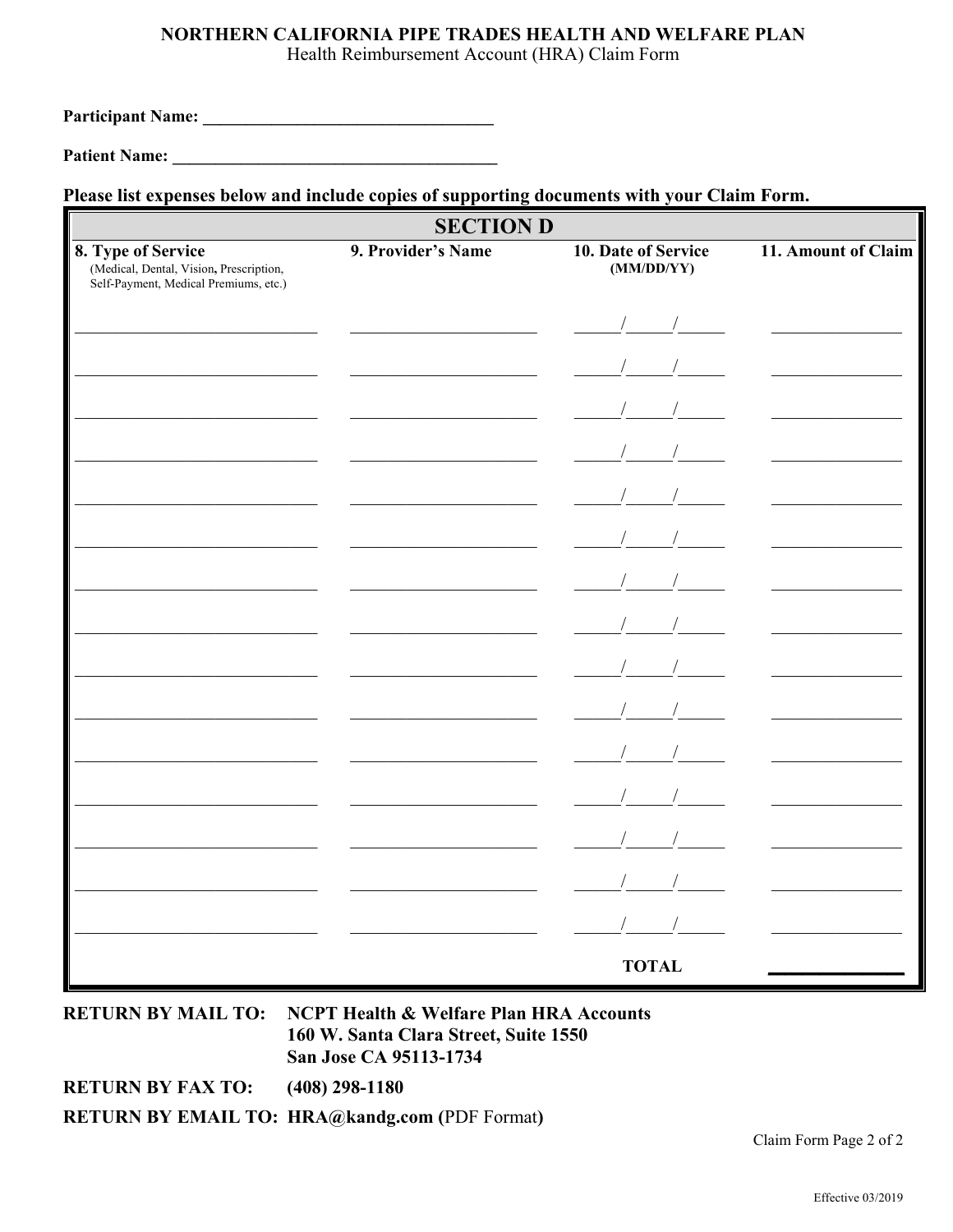# **NORTHERN CALIFORNIA PIPE TRADES HEALTH AND WELFARE PLAN**

Health Reimbursement Account (HRA) Claim Form

# **PROGRAM SUMMARY**

#### **What is a Health Reimbursement Account?**

The Health Reimbursement Account ("HRA") program creates and maintains an Individual Account for each qualifying Plan Participant for whom Employer contributions are made under a Classification that provides HRA contributions. The primary purpose of your HRA is to enable you to build up an account balance that will be available to help pay health care premiums after retirement. Another purpose of the HRA is to help defray some of your eligible out of pocket health care costs.

#### **How will my HRA be funded?**

Each qualifying Participant will have an account based on hours worked under a Classification that provides HRA, multiplied by an employer contribution amount determined by the Collective Bargaining Agreement.

#### **How will I be informed of my HRA balance?**

HRA information appears on your HRA statement. Statements are scheduled to be mailed annually.

#### **Eligibility Requirements**

- **1)** You establish an account at the time you first work under a Classification that requires your Employer to contribute to the HRA on your behalf.
- **2)** You become eligible after gaining Initial Eligibility in the Northern California Pipe Trades Health and Welfare Plan.
- **3)** A Dependent under the HRA program is defined as a Federal Tax Dependent as reported on Form 1040 who is enrolled as your Dependent in the Northern California Pipe Trades Health and Welfare Plan or other group health plan (e.g. such as Spouse's employer sponsored health plan).
- **4)** Claims for your qualifying Dependent may be eligible on the later of: (a) the date you become eligible; or (b) the date the eligible Dependent is enrolled as a Dependent in the Northern California Pipe Trades Health and Welfare Plan or other group health plan (provided proof of the other group health coverage is received by the Administrator's office).
- **5)** You and your eligible Dependent(s) **must** have been enrolled in an Employer-sponsored Affordable Care Act ("ACA") compliant group health plan (such as the Northern California Pipe Trades Health and Welfare Plan) and have been eligible for coverage under such health plan on the Date of Service. (NOTE: Being enrolled in an individual health plan such as Covered California would not be considered enrollment in an Employer-sponsored ACA compliant group health plan. not permit you to use the HRA or be eligible for the HRA).
- **6)** Pursuant to ACA rules, any Participant with an HRA account balance is permitted to permanently opt out of and waive future reimbursements from his/her account on an annual basis.
- **7)** Upon termination of employment, either the remaining amounts in your account are forfeited or you are permitted to permanently opt out of and waive future reimbursements from your HRA account.

As stated in the Northern California Pipe Trades Health and Welfare Health Reimbursement Account Plan Document, Domestic Partners, Children of a Domestic Partner, and Dependents covered through legal guardianship are not eligible Dependents under the Health Reimbursement Account. The *Plan Document and Summary of Material Modifications* are available on the Trust Fund website at: www.ncpttf.com.

#### **Reimbursement can only be made for expenses that are incurred on or after the date you, your Spouse, and/or your Dependent(s) become eligible.**

#### **Maximum Benefit**

The maximum amount payable can never be more than the current balance in your HRA account. If you submit a claim for approved expenses that exceed your balance, the unreimbursed amount of your claim will be carried forward and reimbursement may be made in January of subsequent years provided that you have funds in your account.

#### **What can I use the HRA for?**

The HRA may be used to reimburse you (your Provider cannot be paid directly) for eligible medical, dental, orthodontia, vision, hearing aid, or prescription expenses which would otherwise not be payable under the Northern California Pipe Trades Health and Welfare Plan, as permitted by IRS provisions, such as:

- All or part of any co-payments required or amounts in excess of usual, customary and reasonable limits, on covered services.
- Denied services (provided they are IRS approved medical expenses; see IRS Publication 502 at the following link https://www.irs.gov/pub/irs-pdf/p502.pdf ).
- Prescription drug co-payments.
- Self-Payments, including COBRA and Retiree Health and Welfare premiums.

#### *Please refer to the attached Summary of General Categories of Eligible & Ineligible Expenses for further details.*

Program Summary Page 1 of 3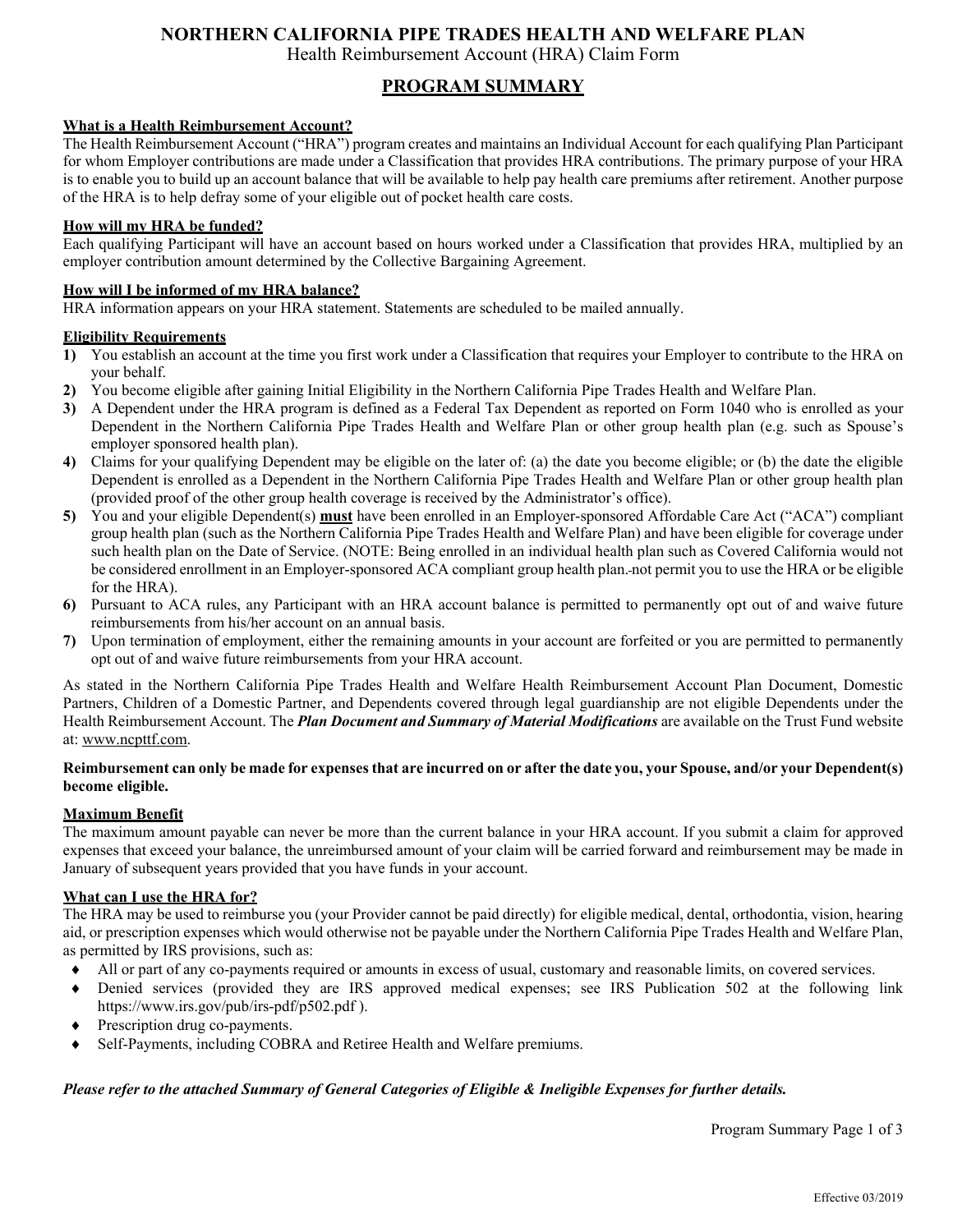# **NORTHERN CALIFORNIA PIPE TRADES HEALTH AND WELFARE PLAN**

Health Reimbursement Account (HRA) Claim Form

#### **What expenses are not allowed?**

Reimbursements made under the HRA are subject to IRS rules and regulations regarding the definition of expenses which may be included in medical expense deductions. The following is a brief list of expenses **not payable** under the HRA.

#### **Expenses not payable under the HRA include, but are not limited to, the following**:

- Expenses already covered under the Northern California Pipe Trades Health and Welfare Plan.
- Supplements (whether prescribed by a doctor or not).
- Life Insurance premiums, premiums for other insurance, etc.
- Over-the-counter medicines or drugs.
- IRS Guidance provides that premiums for **individual** market coverage or insurance plans purchased from a state or federal Marketplace (also known as the Exchange such as Covered California) are not considered expenses eligible for reimbursement through the HRA.

#### *Refer to the attached Summary of General Categories of Eligible & Ineligible Expenses for further details.*

#### **What is Acceptable Supporting Documentation?**

**IMPORTANT:** Not all health-related expenses qualify for tax-free treatment under Internal Revenue Codes (IRC). Only amounts that are paid specifically to reimburse qualified expenses as defined under IRC section 213(d) receive tax-favored treatment. Therefore, to provide certainty that a particular expense is for a qualified expense within the meaning of the IRC, all claims for expense reimbursements must be substantiated with supporting documentation. Documentation needs to include the patient's name, date of service, type of service, amount covered by insurance, and amount paid out-of-pocket. Balance due statements or credit card receipts without a supporting service statement are not acceptable. **It is important that you provide the proper supporting documents.** 

| <b>Type of Reimbursement</b>    | <b>Documents Required</b>                                                                       |
|---------------------------------|-------------------------------------------------------------------------------------------------|
| Medical Co-payments             | Copy of your Medical Co-payment summary or Explanation of Benefits ("EOB") statement            |
|                                 | including copy of your eligible Dependent(s) EOB and Group Policy Number (if applicable).       |
| Dental / Orthondotic            | Copy of your Dental EOB statement. In the case of Orthodontic services, details of the          |
| Co-payments                     | treatment plan (duration, payment schedule, etc.) will be requested if not previously supplied. |
| Vision Co-payments              | Copy of your Vision Plan itemized receipt showing your out-of-pocket expenses.                  |
| Prescription Co-payments        | Copy of your Pharmacy Insurance receipt or printout from your pharmaacy reflecting the          |
|                                 | patient's co-payment.                                                                           |
| Active Subsidized Self-Payments | Copy of your Northern California Pipe Trades Trust Fund Office payment stub and a copy of       |
| <b>COBRA Payments</b>           | your check or money order made payable to the NCPTTF.                                           |
| Retiree Health and Welfare      | Copy of the Northern California Pipe Trades Trust Fund Office payment stub and a copy of        |
| Premium Payments                | your check or money order made payable to the NCPTTF, or a copy of the Northern California      |
|                                 | Pipe Trades Pension Trust Electronic Funds Transfer ("EFT") Statement.                          |

#### **What happens if I cannot provide supporting documentation or my claim for reimbursement is denied?**

The same claims and appeals rights in the NCPT Health and Welfare Plan Rules apply to HRA claims denials. If your claim is denied, you can file an appeal pursuant to the Plan's Claims and Appeals Procedures. Please refer to Article XXIV of the Northern Califonria Pipe Trades Health and Welfare Plan Summary Plan Description/Plan Document. For a copy please contact the Trust Fund Office.

#### **What happens to my HRA after I retire?**

You will still be able to use your HRA as you had before retirement, for you and your Eligible Dependents, including reimbursement of your Retiree Health and Welfare Premium Payments and your Medicare Part B and Part D Premiums.

#### **What happens to my HRA in the event of my Death?**

- 1) Eligible Surviving Dependent(s) (defined as a covered eligible Spouse or Child within the meaning of IRC Section 152) will continue to have access to the account and receive reimbursements for Qualified Expenses under this Plan or another group health plan. Claims for reimbursement may be submitted until the account balance is exhausted or forfeited within thirty-six (36) months from the date of Participant's death. Any remaining balance after thirty-six (36) months once forfeited will revert to the Plan to be used for administrative expenses.
- 2) A deceased Participant's estate may submit reimbursement of Qualified Expenses incurred by the Participant before the date of death. Claims must be made within 6 months from the Participant's date of death. Any remaining balance after the 6 months will be forfeited and revert to the Plan to be used for administrative expenses.
- 3) If a Participant has no eligible Surviving Spouse/Dependent(s) or estate, any unused balance will be forfeited and revert to the Plan to be used for administrative expenses.

#### **IMPORTANT**  $\rightarrow$  In addition, no cash death benefit distribution may be made unless permitted by the IRC.

Program Summary Page 2 of 3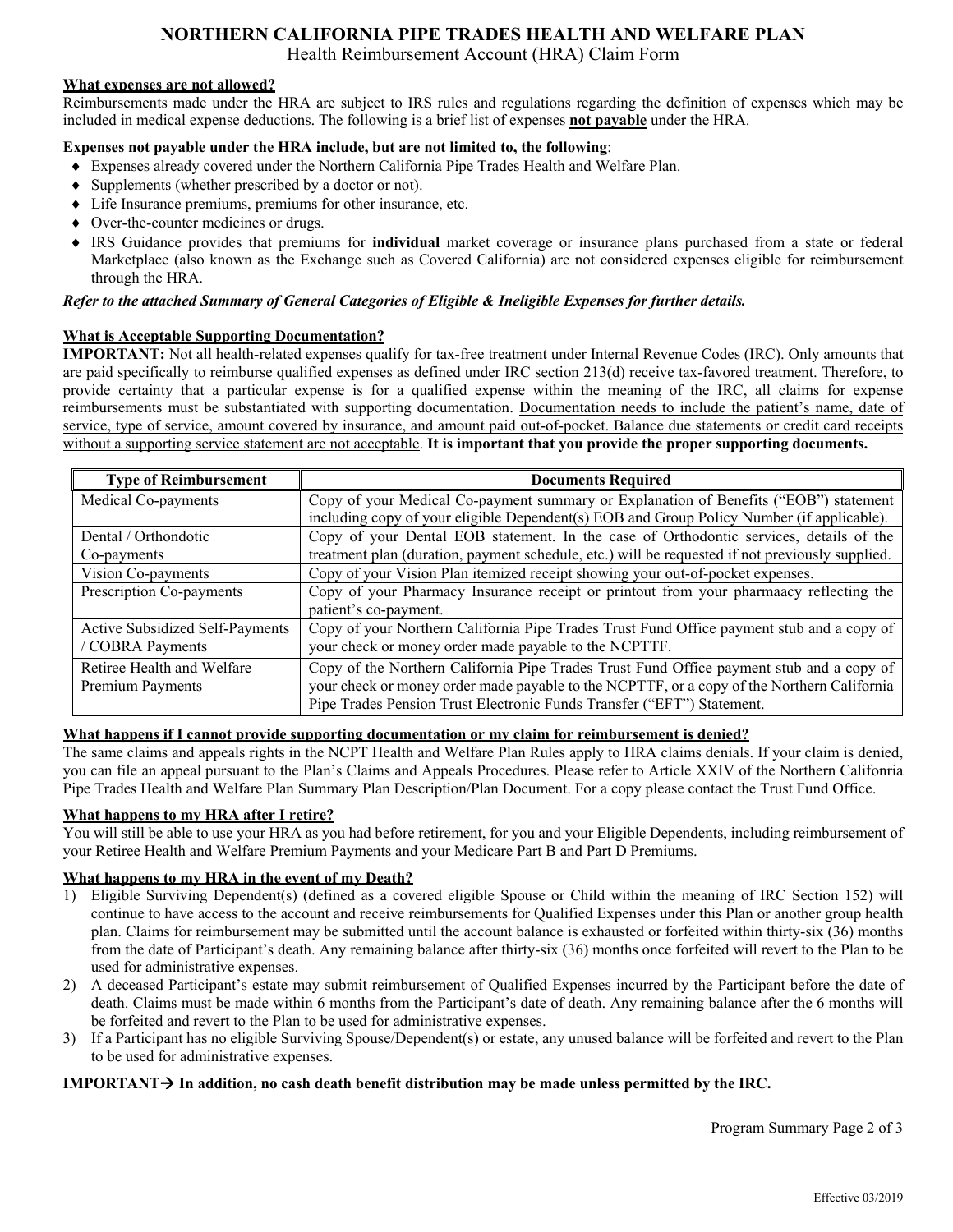#### **Afforable Care Act Form 1095-B (Proof of Health Coverage Through HRA)**

If a Participant or Eligible Dependent is covered under the NCPT Plan's HRA but is enrolled through another group health coverage (other than the NCPT Health and Welfare Plan), he/she will receive a Form 1095-B pertaining to HRA coverage provided to the Participant or Eligible Dependent. The Form 1095-B is intended to assist you in reporting your health coverage when you file your income tax return. You will most likely also receive a separate Form 1094-B from your insurance carrier or other group health coverage. For more information, please visit the IRS website at https://www.irs.gov/Affordable-Care-Act/Employers/Information-Reporting-by-Providers-of-Minimum-Essential- Coverage.

#### **Processing Time**

Generally, reimbursements for eligible claims filed by the end of a month (provided that all necessary documentation was also submitted), will be issued on about the 15th of the next month. Please note, if you have an overpayment on file with the Northern California Pipe Trades Health and Welfare Plan, your reimbursement payment may be delayed. In addition, your HRA account may not be applied towards your overpayment.

**Questions:** Contact Kaufmann and Goble Associates at (855) 512-1170

| <b>Return Form by mail to:</b>  | NCPT Health and Welfare Plan HRA                                |
|---------------------------------|-----------------------------------------------------------------|
|                                 | 160 W. Santa Clara Street, Suite 1550<br>San Jose CA 95113-1734 |
| <b>Return Form by fax to:</b>   | $(408)$ 298-1180                                                |
| <b>Return Form by Email to:</b> | $HRA@kandg.com$ (PDF Format)                                    |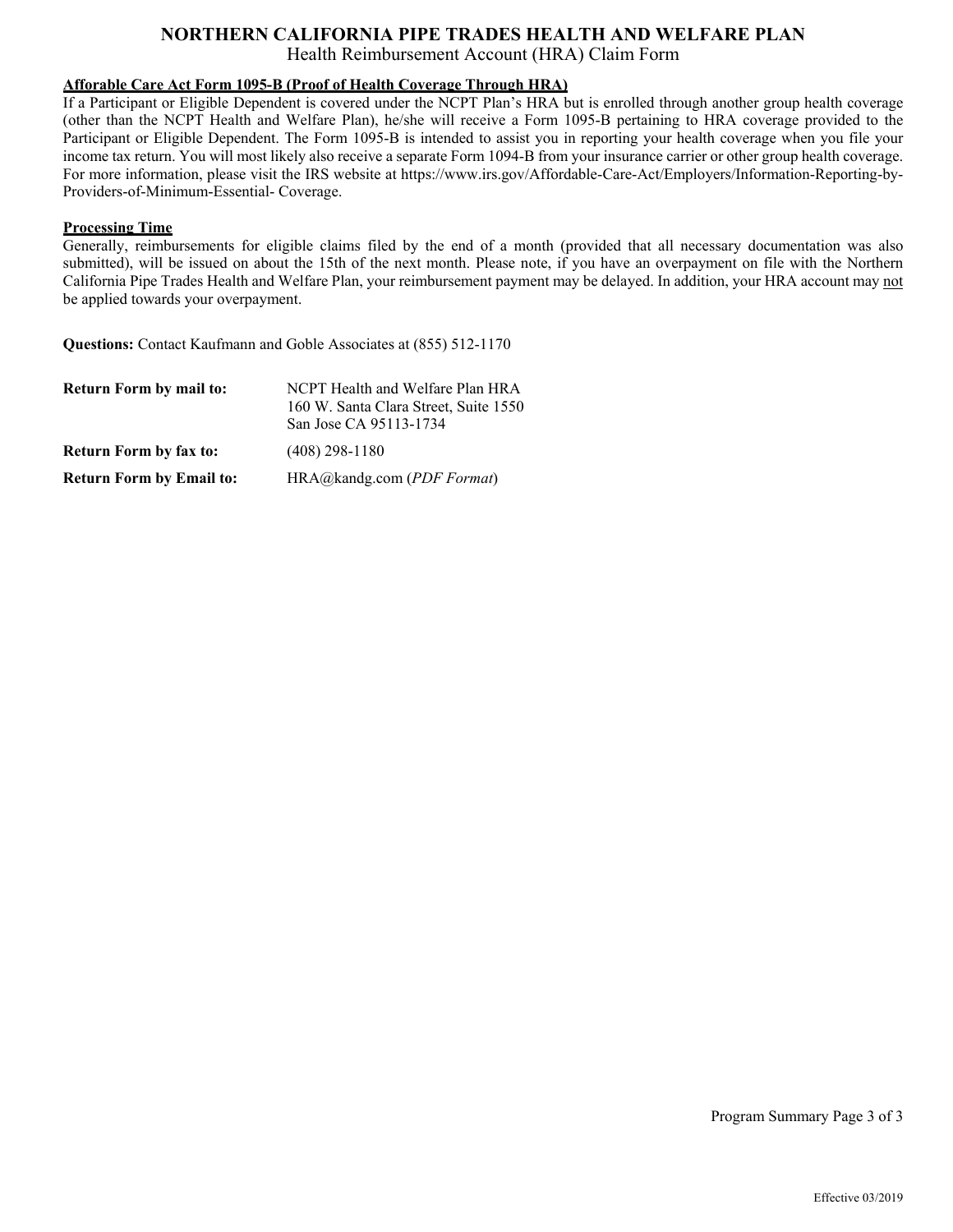#### **Acceptable Supporting Documentation**

Documentation needs to include patient name, date of service, type of service, amount covered by insurance, and amount paid out-ofpocket.

Copies of a credit/debit card receipts, check copies, or bank statement transactions without a supporting service statement are **not** acceptable documentation.

Balance Due Statements, Balance Forward Statements or Collection Notices without complete service details (patient name, date of service, type of service, amount covered by insurance) are **not** acceptable documentation.

Expenses that do not include acceptable documentation will be returned to the Participant for additional information. The expenses will not be reimbursed until the required information is returned.

| <b>Type of Reimbursement</b>           | <b>Documents Required</b>                                                                     |
|----------------------------------------|-----------------------------------------------------------------------------------------------|
| Medical Co-payments                    | Copy of your Medical Co-payment summary or Explanation of Benefits (EOB) including copy       |
|                                        | of your eligible Dependent(s) EOB and Group Policy Number (if applicable).                    |
| Dental / Orthondotic                   | Copy of Dental Explanation of Benefits (EOB). In the case of Orthodontic services, details of |
| Co-payments                            | the treatment plan (duration, payment schedule, etc.) will be requested if not previously     |
|                                        | supplied.                                                                                     |
| Vision Co-payments                     | Copy of your Vision Plan itemized receipt showing your out-of-pocket expenses.                |
| Prescription Co-payments*              | Copy of the Pharmacy Insurance receipt reflecting the patient's co-payment or a printout from |
|                                        | your pharmacy.                                                                                |
| <b>Active Subsidized Self-Payments</b> | Copy of Northern California Pipe Trades Trust Fund Office payment stub and copy of check      |
| / COBRA                                | or money order made payable to the NCPTTF.                                                    |
| Retiree Health and Welfare             | Copy of the Northern California Pipe Trades Trust Fund Office payment stub and copy of        |
| Premium Payments                       | check or money order made payable to the NCPTTF, or copy of the Northern California Pipe      |
|                                        | Trades Pension Trust Electronic Funds Transfer (EFT) Statement.                               |

**\* Kaiser Permanente ("Kaiser") Prescription Co-payments** - Kaiser does not include the patient's name on their prescription payment receipts. Payment receipts that do not include the patient's name are **not** sufficient documentation. An insurance receipt for prescriptions can be requested from Kaiser by phone, email, or by visiting any of the Kaiser locations. Contact information for each location can be found at www.thrive.kaiserpermanente.org.